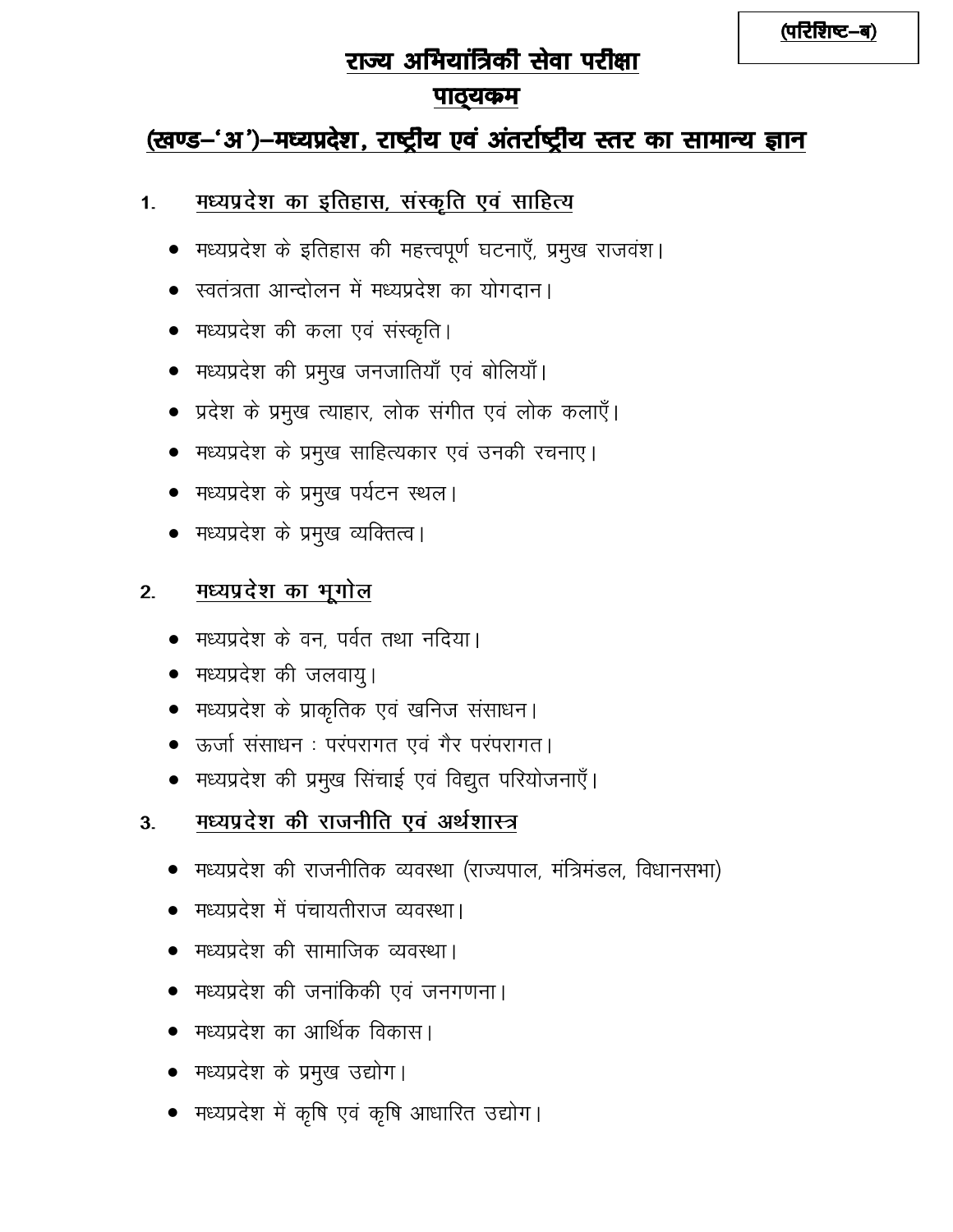#### अंतर्राष्ट्रीय, राष्ट्रीय एवं मध्यप्रदेश की महत्त्वपूर्ण समसामयिक घटनाएँ  $4.$

- महत्त्वपूर्ण समसामयिक घटनाए।
- देश एवं प्रदेश की प्रमुख खेल प्रतियोगिताएँ एवं पुरस्कार तथा खेल संस्थाएँ।
- मध्यप्रदेश राज्य की प्रमुख जन कल्याणकारी योजनाएँ।
- मध्यप्रदेश के चर्चित व्यक्तित्व एवं स्थान।

#### <u>सूचना एवं संचार प्रौद्योगिकी।</u> 5.

- इलेक्ट्रॅानिक्स, कंप्यूटर्स, सूचना एवं संचार प्रौद्योगिकी।
- रोबोटिक्स, आर्टिफिशियल इंटेलीजेन्स एवं सायबर सिक्यूरिटी।
- ई-गवर्नेन्स ।
- इंटरनेट तथा सोशल नेटवर्किंग साईट्स।
- ई–कॉमर्स।

---**XXX---**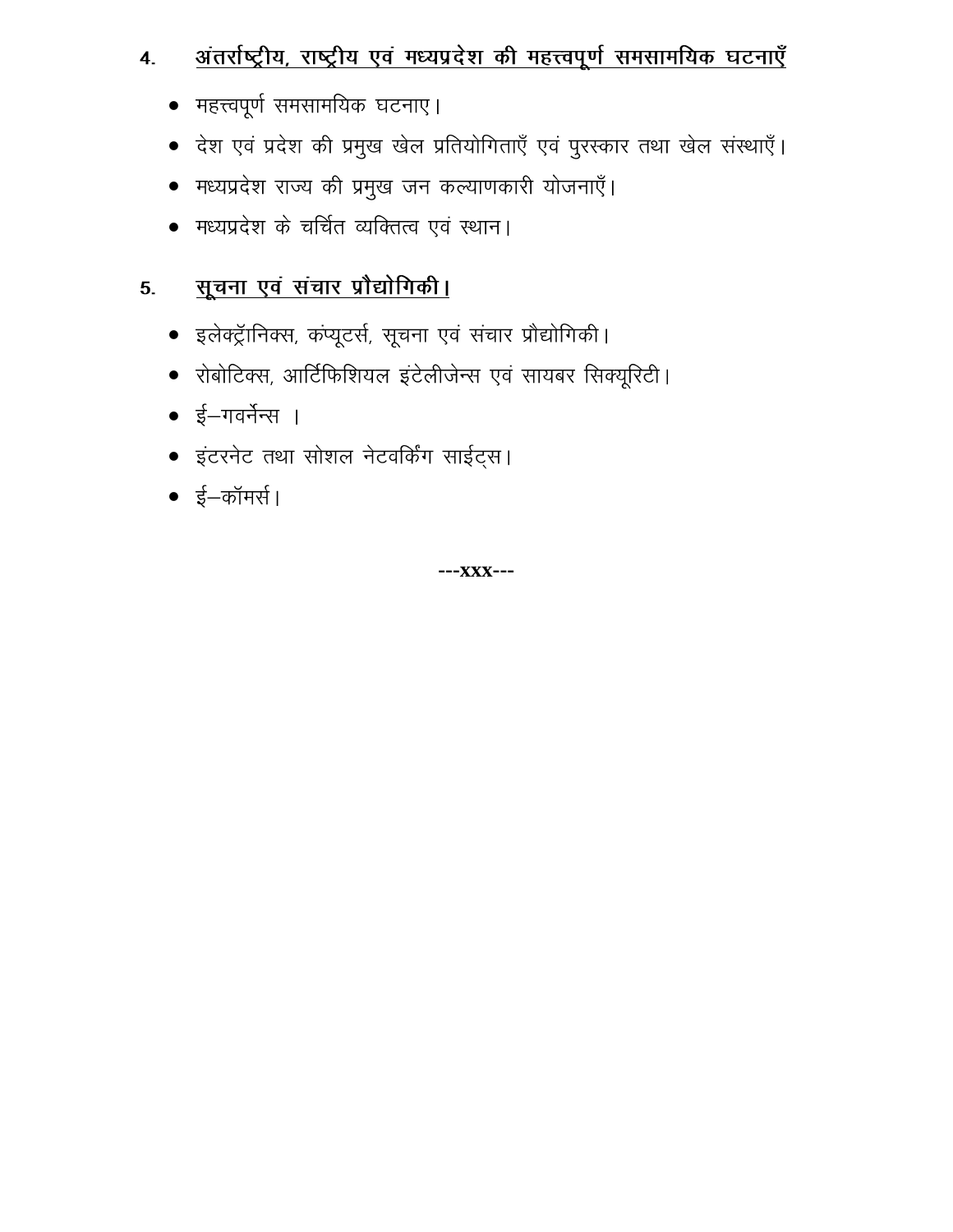# **STATE ENGINEERING SERVICE EXAM**

### **(Section-'A ')-General Knowledge of Madhya Pradesh, National and International level**

#### 1. **History culture and literature of M.P**.

- Important Historical events and Major dynasties of M.P.
- Contribution of Madhya Pradesh in the Independence movements.
- Art, Architecture and culture of M.P.
- Main Tribes and Dialects of M.P.
- Main festivals, folk music and folk art of M.P.
- Important literary figures of M.P. and their literature.
- Main Tourist places of M.P.
- Important personalities of M.P.

### 2. **Geography of the Madhya Pradesh**

- Forest, Mountain and Rivers of M.P.
- Climate of M.P.
- Natural and mineral resources of M.P.
- Energy Resources: Conventional and Non- conventional.
- Main irrigation and Power projects of M.P.

### 3. **Politics and Economy of M.P.**

- Political system of M.P. (Governor, Cabinet, Legislative Assembly).
- Panchayati Raj in M.P.
- Social system of M.P.
- Demography and census of M.P.
- Economic development of M.P.
- Main industries of M.P.
- Agriculture and Agri based industries in M.P.